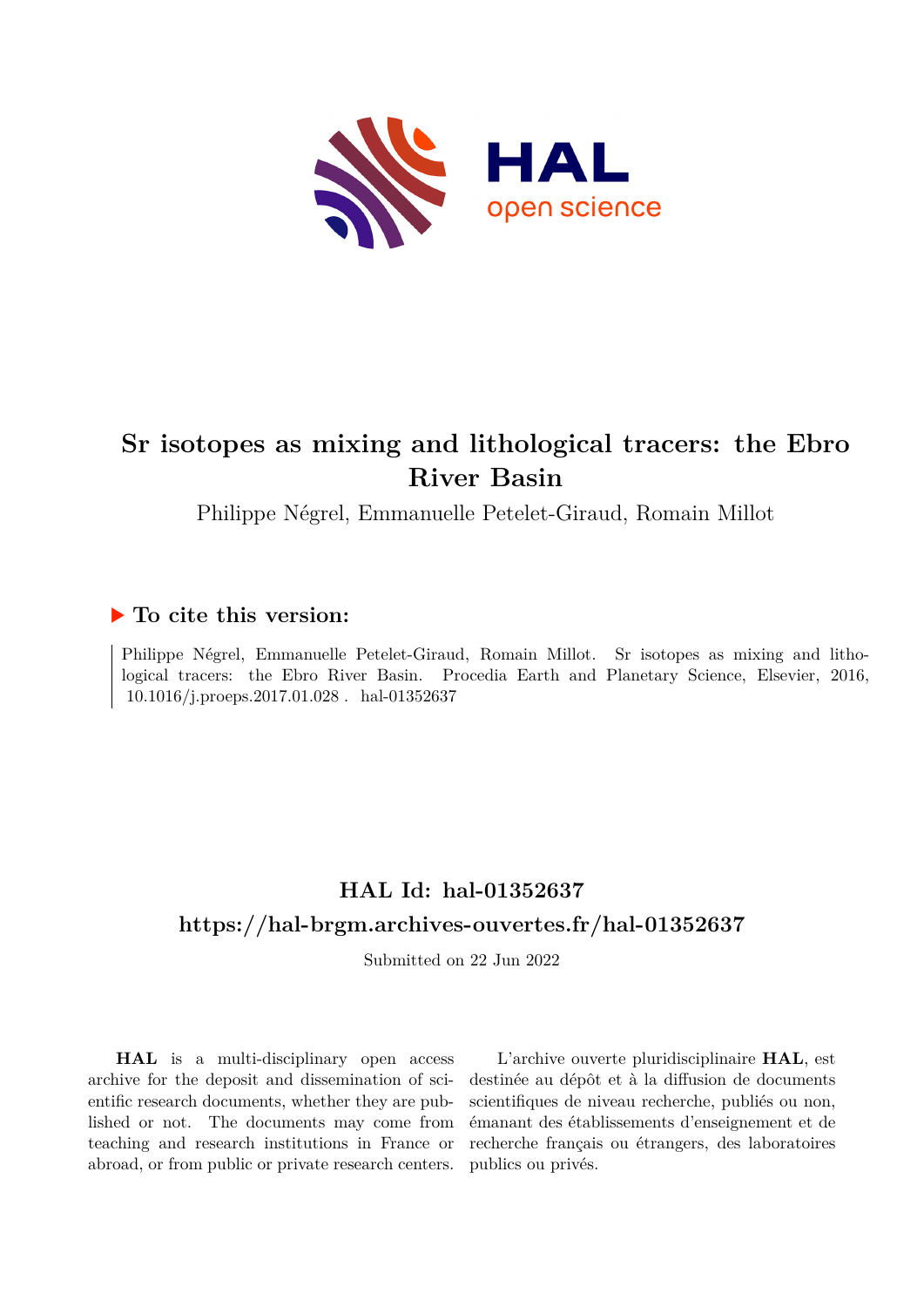

Available online at www.sciencedirect.com

**ScienceDirect**

Procedia **Earth and Planetary Science** 

Procedia Earth and Planetary Science 17 (2017) 782 - 785

### 15th Water-Rock Interaction International Symposium, WRI-15

## Sr isotopes as mixing and lithological tracers; the Ebro River Basin

Philippe Négrel<sup>a, 1</sup>, Emmanuelle Petelet-Giraud<sup>a</sup>, Romain Millot<sup>a</sup>

*a BRGM, French Geological Sruvey, Laboratories Division, Orléans, France*

#### **Abstract**

The Ebro River, located in North-Eastern Spain, rises near the Atlantic coast in the Cantabrian Mountains and flows into the western Mediterranean Sea through several large cities and agricultural, mining and industrial areas. The river is one of the largest contributors of freshwater in the Mediterranean Sea and ends in the Ebro delta. Through sampling of the Ebro River along its main course and its main tributaries during one field campaign, the behavior of Sr and its isotopes during water/rock interactions at the scale of a large river basin having various lithologies is reported.

© 2017 Published by Elsevier B.V. This is an open access article under the CC BY-NC-ND license

(http://creativecommons.org/licenses/by-nc-nd/4.0/).

*Keywords:* Ebro River; Sr isotopes; Water–rock interactions Peer-review under responsibility of the organizing committee of WRI-15

#### **1. Introduction**

-

This study is part of an ongoing research based mainly on the isotope composition (H, O, Li, B, S and O) together with major and trace elements (SO<sub>4</sub>, Ca and Sr) in the dissolved load of 25 river samples collected within the Ebro River Basin in Spain. The Ebro River is one of the largest contributors of freshwater in the Mediterranean Sea and ends in the Ebro delta, one of the most important wetlands in Europe. Bedrocks of the Ebro River Basin are mainly dominated by carbonates and evaporites from the Paleozoic and Mesozoic terrains. This study complements previous investigations using geochemical tracers (major and trace elements, isotopes)<sup>1-3</sup> that revealed evaporate dissolution and input from carbonates as main weathering end-members plus weathering of silicate minerals. The objective is to characterize the processes controlling the Sr isotope signatures of a large river draining predominantly sedimentary bedrocks.

Corresponding author. Tel.: +00-33-2 38 64 39 69; fax: +00-33-2 38 64 39 11. E-mail address: p.negrel@brgm.fr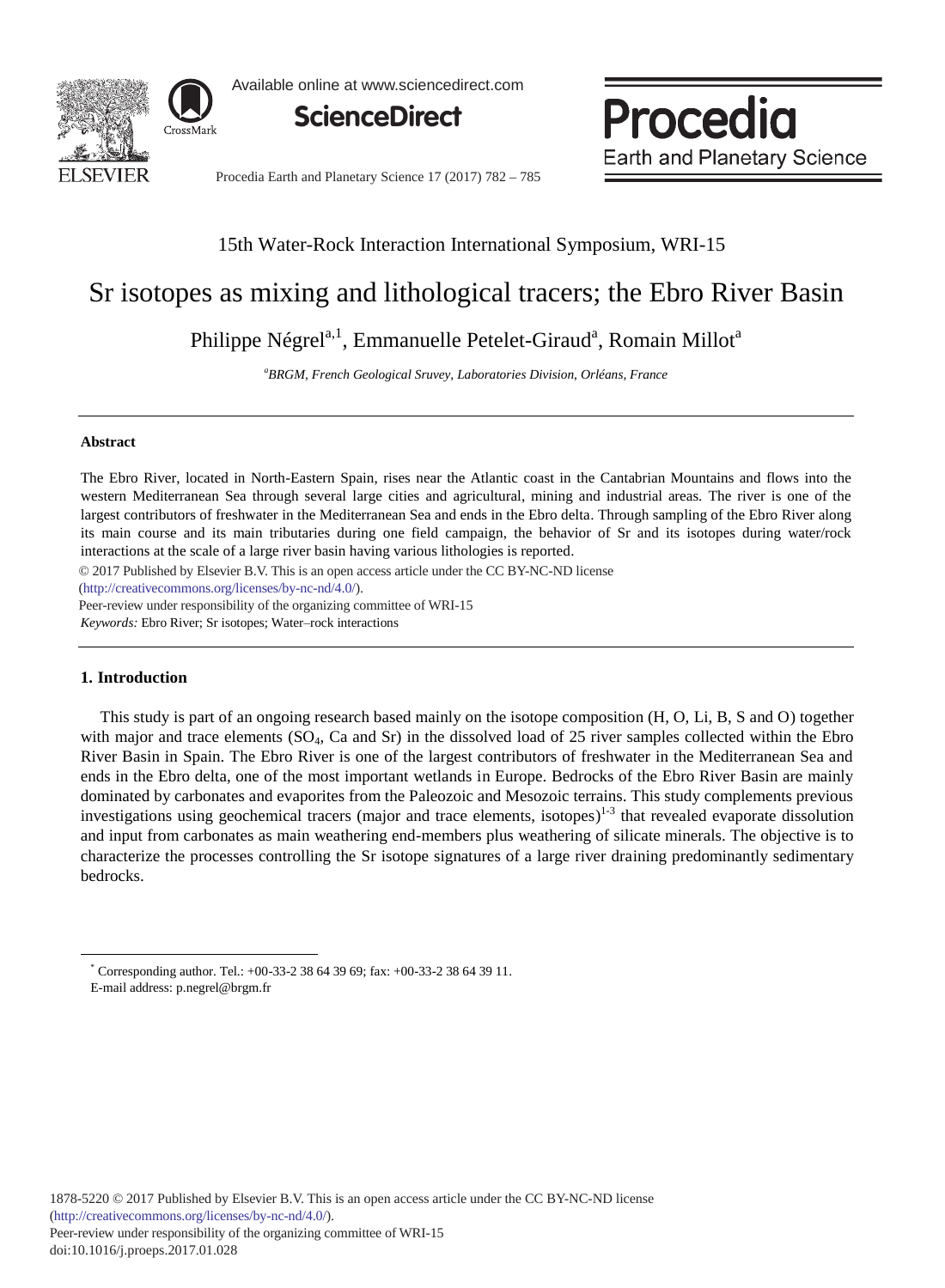#### **2. Sample locations and methodology**

Representative bedrock samples were also collected along the Ebro river (Fig. 1). Lithologies considered in the sampling strategy include gypsum-anhydrite (4 samples) and carbonate (4 samples). Gypsum samples were collected in Navarra. Sample collected in Ablitas (Fig 1, labelled A) represent the continental deposits of the Miocene while the sample collected in Mafïeru (Fig. 1, labelled B) corresponds to the continental deposits of the Oligocene. One anhydrite sample was collected in the Navarrese Potash Basin located in Navarra (Fig. 1, labelled C) and corresponds to the marine deposits of the Eocene while the second one, collected in Espinagosa (near Barcelona, Fig.1, labelled D) represents the deposits from the Trias (Keuper). Carbonates were collected in several places. The Trias (Muschelkalk) gypsum sample was collected from a core (5.50 m depth) done in Baix (near Tarragona, Fig. 1, labelled E). The continental Miocene was collected in the same place as the gypsum sample in Ablitas (Navarra, Fig. 1, labelled F); the continental Paleocene (Garumnian carbonate facies was collected in Tremp (near Lleida, Fig. 1, labelled G). Finally, the Oligocene carbonate facies was collected in Fraga (near Huesca, Fig. 1, labelled H).

The main Ebro River was sampled upstream and downstream from the confluences of these main tributaries (Fig. 1, numbered 1 to 5) and its main tributaries also sampled (Fig. 1, numbered 7 to 14). Water samples were collected in the middle of each river channel from bridges. The water samples were chemically analyzed by HPLC (Cl, SO4, NO3), ICP-AES (Ca, Na, Mg, K) and ICP-MS (Sr). Chemical purification of Sr was performed using an ion exchange column (Sr-Spec) and Sr isotopes were analyzed with a Finnigan MAT 262 thermo ionization multicollector mass spectrometer.



Fig. 1. Location of the Ebro basin in Spain, and of the sampling points , the main river was sampled upstream and downstream from the confluences of the main tributaries (numbers 1 to 5); the tributaries were sampled (numbers 7 to 14); the bedrock samples are referred A to H.

#### **3. Results and discussion**

The eight collected tributaries of the Ebro River show  ${}^{87}Sr/{}^{86}Sr$  ratio ranging from 0.70786 for the Rio Guadalope with the maximum of Sr content (5090 µg  $I<sup>-1</sup>$ ) up to 0.70897 for the Rio Segre with a Sr content around 1840 µg  $I<sup>-1</sup>$ . The lowest Sr content is 970 µg  $1^{-1}$  for the Rio Aragon with an intermediate  $\frac{87}{3}$ Sr/ $8^{6}$ Sr ratio of 0.70814.

Along the Ebro main stream, the samples were collected from 100km up to 450km downstream the river source. The Sr content of samples collected in April along the Ebro main stream increases from 104  $\mu$ g l<sup>-1</sup> in the most upstream point up to 1850 µg  $I^1$  around 350 km downstream and then decreases to 1270 µg  $I^1$ . The <sup>87</sup>Sr/<sup>86</sup>Sr ratio first decreases down to 250km downstream, between 0.70864 in location 1 and 0.70837 in location 3 and then increase up to 0.70849 in location 5. As for the Sr content, the variation of the  ${}^{87}Sr/{}^{86}Sr$  ratio along the main stream fully agrees with the junction with the tributaries.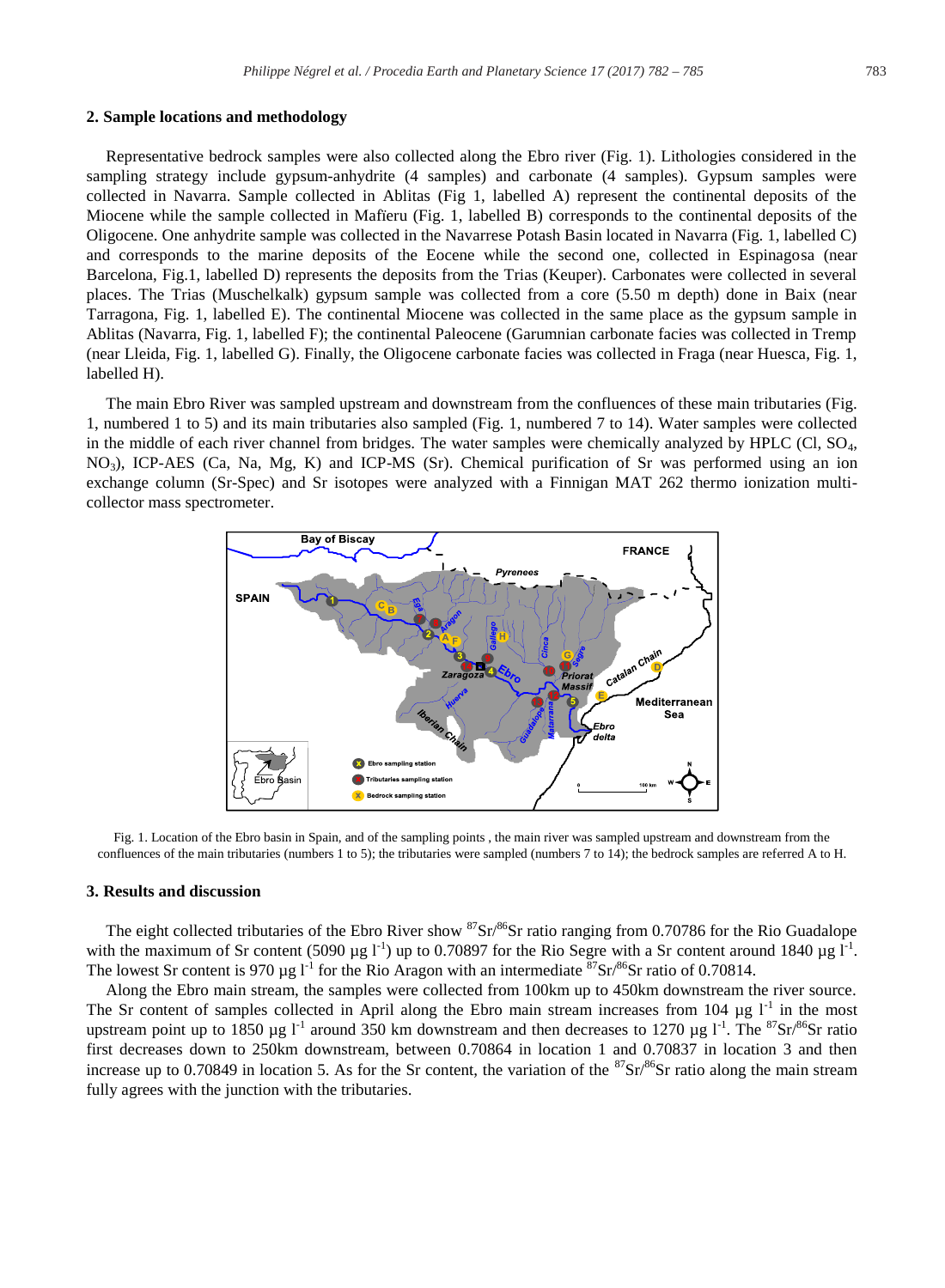Fig. 2a shows the variation of the  ${}^{87}Sr/{}^{86}Sr$  versus the Sr content for the bedrocks without any evidence of relationship. Data are scattered along the <sup>87</sup>Sr<sup>86</sup>Sr axis for the carbonate bedrocks with a ratio ranging from 0.70779 to 0.70918 and a Sr content ranging from 120 up to 1035  $\mu$ g g<sup>-1</sup> while the evaporite bedrocks display a  ${}^{87}Sr/{}^{86}Sr$  ratio from 0.70766 to 0.70830 and a Sr content varying between 2380 and 4590  $\mu$ g g<sup>-1</sup>. Fig 2b illustrates the geology of the Ebro Basin.



Fig. 2. (a) Plot of the <sup>87</sup>Sr/<sup>86</sup>Sr versus the Sr content for the bedrocks, gypsum-bedrock includes gypsum and anhydrite; (b) Simplified geological map of the Pyrenees, including the Ebro River Basin (source: www-personal.umich.edu).

The Sr isotopic composition of surface waters from various tributaries of the Ebro River can be compared to constrain the lithologies/surface water systems. This is based on the fact that  ${}^{87}Sr/{}^{86}Sr$  ratios vary with Rb/Sr ratios, the age of the material and, since natural processes do not fractionate Sr isotopes, the measu  ${}^{87}Sr$ <sup>86</sup>Sr ratios are the result of mixing of Sr from different sources with different isotopic compositions. The sources of Sr that might control the  ${}^{87}Sr/{}^{86}Sr$  ratio can be constrained by the relationships between the Sr isotopic composition and concentration ratios. Fig 3a illustrates the relationship in a  ${}^{87}Sr/{}^{86}Sr$  versus 1/Sr graph for the tributaries, the Ebro main stream and the bedrocks. The tributaries are scattered into two groups with the Guadalope, Matarrana, Aragon and Ega having the lowest  ${}^{87}Sr/{}^{86}Sr$  ratios which decrease as the Sr concentration increases (from Aragon to Guadalope) and the Huerva, Gallego, Cinca, Segre having the highest  $87$ Sr/ $86$ Sr ratios whereas the concentration does not vary significantly between the samples. The first set of samples is more related to the signature of the bedrocks C-D-G (Eocene marine anhydrite, Trias anhydrite and continental Paleocene carbonate) while the second are more related to the bedrocks E-H (Trias gypsum and Oligocene carbonate). For the Ebro main stream, the initial Sr signature of the river rapidly evolves when the distance increase, the  ${}^{87}Sr/{}^{86}Sr$  ratio decreases and the Sr content increases from 100 to 250km from the river source. Then the Ebro signature moves towards slightly higher  ${}^{87}Sr/{}^{86}Sr$  and 1/Sr ratios (350km) and ends at 450km with an increase of the  ${}^{87}Sr/{}^{86}Sr$  ratio and a decrease of the 1/Sr ratio. Two of the end-members mixing can be identified as rock sources in this figure, mainly for the tributaries. The evolution of the  ${}^{87}Sr/{}^{86}Sr$  and  $1/Sr$  ratios in the Ebro main stream started with Sr signature representing the third end-member with the lowest Sr concentration, corresponding to an intermediate value of the Sr isotope signature of the bedrocks.

The use of a cation ratios rather than absolute concentrations alone avoids variations due to dilution or concentration effects The  ${}^{87}Sr/{}^{86}Sr$  versus the Ca/Na ratios in Fig 3b suggested the influence of three end-members and it is worth noting that this combination help to better constrain the end-members as the variation in the Sr isotopes between the halides, anhydrites and carbonate end members is significant. The dissolution of silicate cannot be considered in the mixing scheme (low Ca/Na and high  ${}^{87}Sr/{}^{86}Sr$  ratios). Two mixing lines can be calculated<sup>4</sup> between three end-members as illustrated in Fig. 2b and explaining all of the data. The variability in the tributaries is explained by two calculated mixing lines. The first one rely the halide end-member (lowest >Ca/Na ratio) and a carbonate end-member with the highest  ${}^{87}Sr/{}^{86}Sr$ . This end-member is represented by an Oligocene carbonate facies